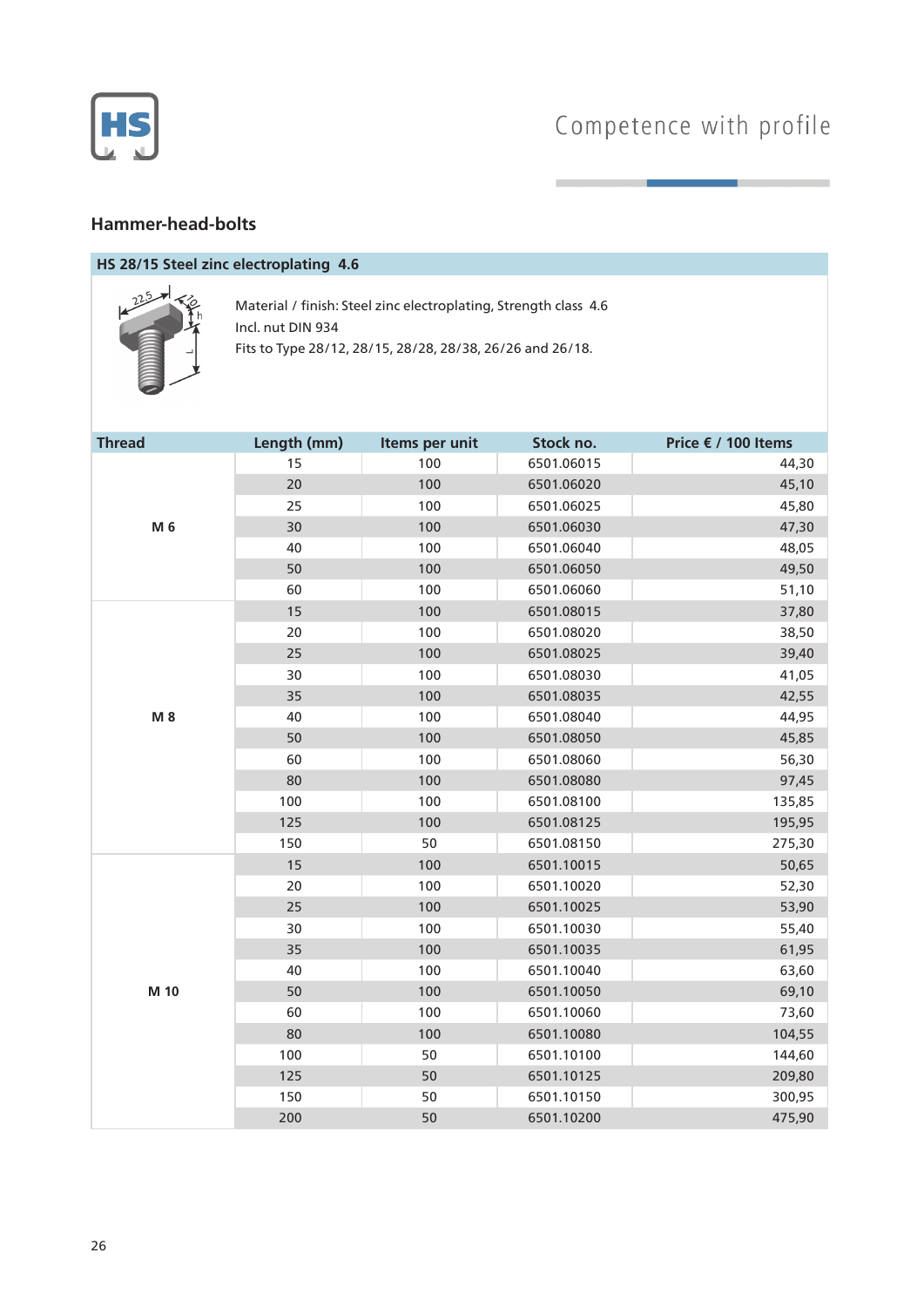

### **Hammer-head-bolts**

#### **HS 28/15 Steel zinc electroplating 4.6**



Material / finish: Steel zinc electroplating, Strength class 4.6 Incl. nut DIN 934 Fits to Type 28/12, 28/15, 28/28, 28/38, 26/26 and 26/18.

| <b>Thread</b> | Length (mm) | Items per unit | Stock no.  | Price € / 100 Items |
|---------------|-------------|----------------|------------|---------------------|
|               | 30          | 100            | 6501.12030 | 97,95               |
|               | 40          | 100            | 6501.12040 | 103,25              |
| M 12          | 50          | 100            | 6501.12050 | 105,20              |
|               | 80          | 100            | 6501.12080 | 125,40              |
|               | 100         | 50             | 6501.12100 | 241,05              |
|               | 150         | 50             | 6501.12150 | 334,80              |
|               | 200         | 50             | 6501.12200 | 545,65              |

### **HS 28/15 Steel hot dip galvanized 4.6**



Material / finish: Steel hot dip galvanized (hdg) Strength class 4.6 Incl. nut DIN 934

| <b>Thread</b> | Length (mm) | Items per unit | Stock no.  | Price € / 100 Items |
|---------------|-------------|----------------|------------|---------------------|
| M 8           | 20          | 100            | 6509.08020 | 45,60               |
|               | 30          | 100            | 6509.08030 | 48,30               |
|               | 50          | 100            | 6509.08050 | 53,70               |
|               | 20          | 100            | 6509.10020 | 59,50               |
|               | 25          | 100            | 6509.10025 | 61,65               |
|               | 30          | 100            | 6509.10030 | 63,85               |
| M 10          | 50          | 100            | 6509.10050 | 79,50               |
|               | 80          | 100            | 6509.10080 | 122,35              |
|               | 100         | 50             | 6509.10100 | 169,25              |
| M 12          | 30          | 100            | 6509.12030 | 117,60              |
|               | 40          | 100            | 6509.12040 | 126,60              |
|               | 50          | 50             | 6509.12050 | 136,40              |
|               | 60          | 50             | 6509.12060 | 141,15              |
|               | 80          | 50             | 6509.12080 | 169,25              |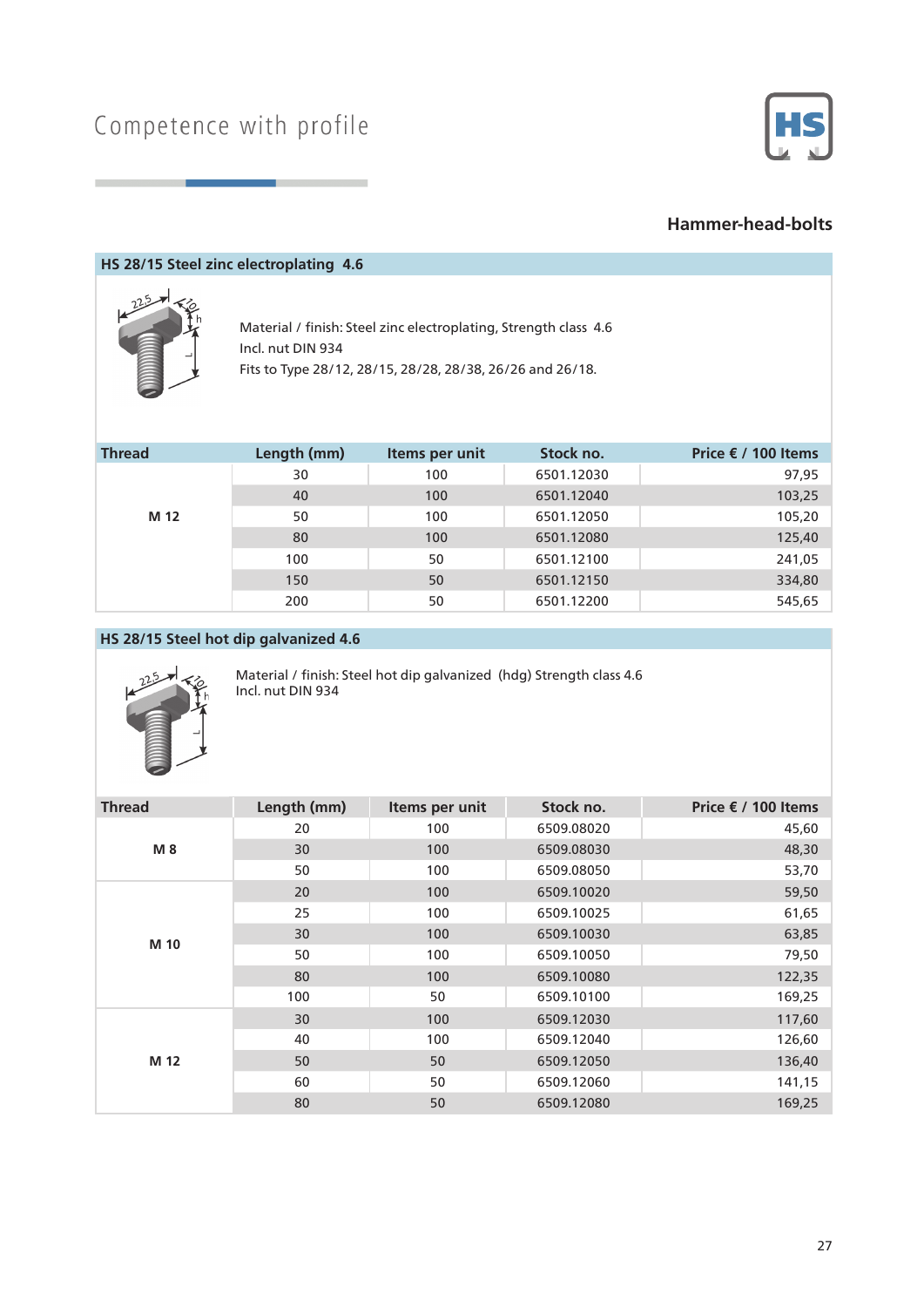

## **Hammer-head-bolts**

# **HS 28/15 Steel zinc electroplating 8.8**



Material / finish: Steel zinc electroplating, Strength class 8.8 Incl. nut DIN 934 Fits to Type 28/12, 28/15, 28/28, 28/38, 26/26 and 26/18.

| <b>Thread</b> | Length (mm) | Items per unit | Stock no.  | Price € / 100 Items |
|---------------|-------------|----------------|------------|---------------------|
|               | 15          | 100            | 6507.06015 | 44,30               |
|               | 20          | 100            | 6507.06020 | 45,10               |
|               | 25          | 100            | 6507.06025 | 45,80               |
| M 6           | 30          | 100            | 6507.06030 | 47,30               |
|               | 40          | 100            | 6507.06040 | 48,05               |
|               | 50          | 100            | 6507.06050 | 49,50               |
|               | 60          | 100            | 6507.06060 | 51,10               |
|               | 15          | 100            | 6507.08015 | 37,80               |
|               | 20          | 100            | 6507.08020 | 38,50               |
|               | 25          | 100            | 6507.08025 | 39,40               |
|               | 30          | 100            | 6507.08030 | 41,05               |
|               | 35          | 100            | 6507.08035 | 42,55               |
| M 8           | 40          | 100            | 6507.08040 | 44,95               |
|               | 50          | 100            | 6507.08050 | 45,85               |
|               | 60          | 100            | 6507.08060 | 56,30               |
|               | 80          | 100            | 6507.08080 | 97,45               |
|               | 100         | 100            | 6507.08100 | 135,85              |
|               | 125         | 100            | 6507.08125 | 195,95              |
|               | 150         | 50             | 6507.08150 | 275,30              |
|               | 15          | 100            | 6507.10015 | 50,65               |
|               | 20          | 100            | 6507.10020 | 52,30               |
|               | 25          | 100            | 6507.10025 | 53,90               |
|               | 30          | 100            | 6507.10030 | 55,40               |
|               | 35          | 100            | 6507.10035 | 61,95               |
|               | 40          | 100            | 6507.10040 | 63,60               |
| M 10          | 50          | 100            | 6507.10050 | 69,10               |
|               | 60          | 100            | 6507.10060 | 73,60               |
|               | 80          | 100            | 6507.10080 | 104,55              |
|               | 100         | 50             | 6507.10100 | 144,60              |
|               | 125         | 50             | 6507.10125 | 209,80              |
|               | 150         | 50             | 6507.10150 | 300,95              |
|               | 200         | 50             | 6507.10200 | 475,90              |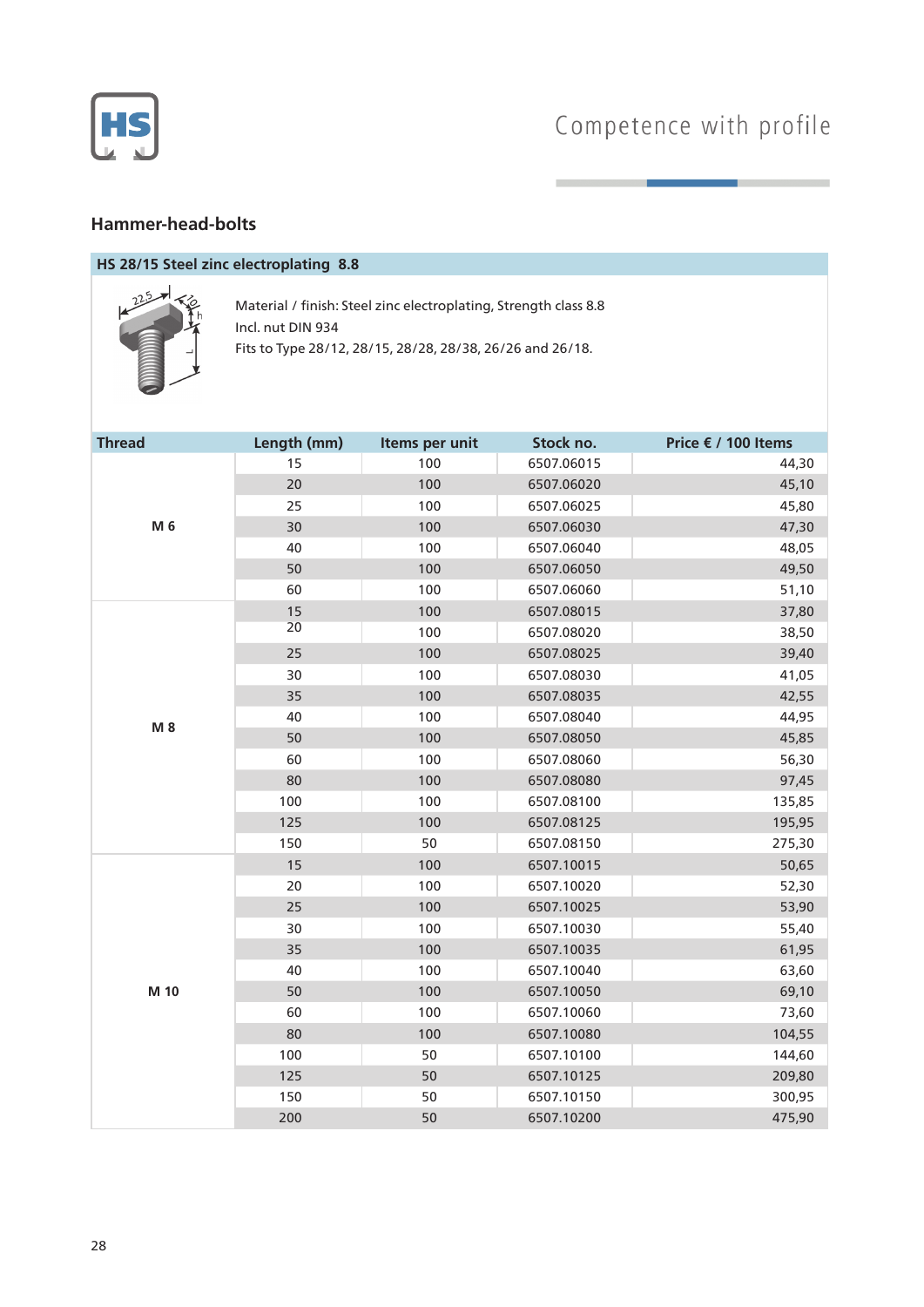

### **Hammer-head-bolts**

#### **HS 28/15 Steel zinc electroplating 8.8**



Material / finish: Steel zinc electroplating, Strength class 8.8 Incl. nut DIN 934 Fits to Type 28/12, 28/15, 28/28, 28/38, 26/26 and 26/18.

| <b>Thread</b> | Length (mm) | Items per unit | Stock no.  | Price € / 100 Items |
|---------------|-------------|----------------|------------|---------------------|
|               | 30          | 100            | 6501.12030 | 97,95               |
|               | 40          | 100            | 6501.12040 | 103,25              |
| M 12          | 50          | 100            | 6501.12050 | 105,20              |
|               | 80          | 100            | 6501.12080 | 125,40              |
|               | 100         | 50             | 6501.12100 | 241,05              |
|               | 150         | 50             | 6501.12150 | 334,80              |
|               | 200         | 50             | 6501.12200 | 545,65              |

#### **HS 28/15 Steel zinc electroplating 8.8 - without square neck**



Material / finish: Steel zinc electroplating, Strength class 8.8 Incl. nut DIN 934 Fits to Type 28/12, 28/15, 28/28, 28/38, 26/26 and 26/18.

| <b>Thread</b> | Length (mm) | Items per unit | Stock no.    | Price $€$ / 100 Items |
|---------------|-------------|----------------|--------------|-----------------------|
| M 8           | 20          | 100            | 6507.08020-O | 38,50                 |
|               | 15          | 100            | 6507.10015-O | 50,65                 |
|               | 20          | 100            | 6507.10020-O | 52,30                 |
|               | 25          | 100            | 6507.10025-O | 53,90                 |
| M 10          | 30          | 100            | 6507.10030-O | 55,40                 |
|               | 35          | 100            | 6507.10035-O | 61,95                 |
|               | 40          | 100            | 6507.10040-O | 63,60                 |
|               | 50          | 100            | 6507.10050-O | 69,10                 |
|               | 55          | 100            | 6507.10055-O | 71,35                 |
|               | 60          | 100            | 6507.10060-O | 73,60                 |
|               | 80          | 100            | 6507.10080-O | 104,55                |